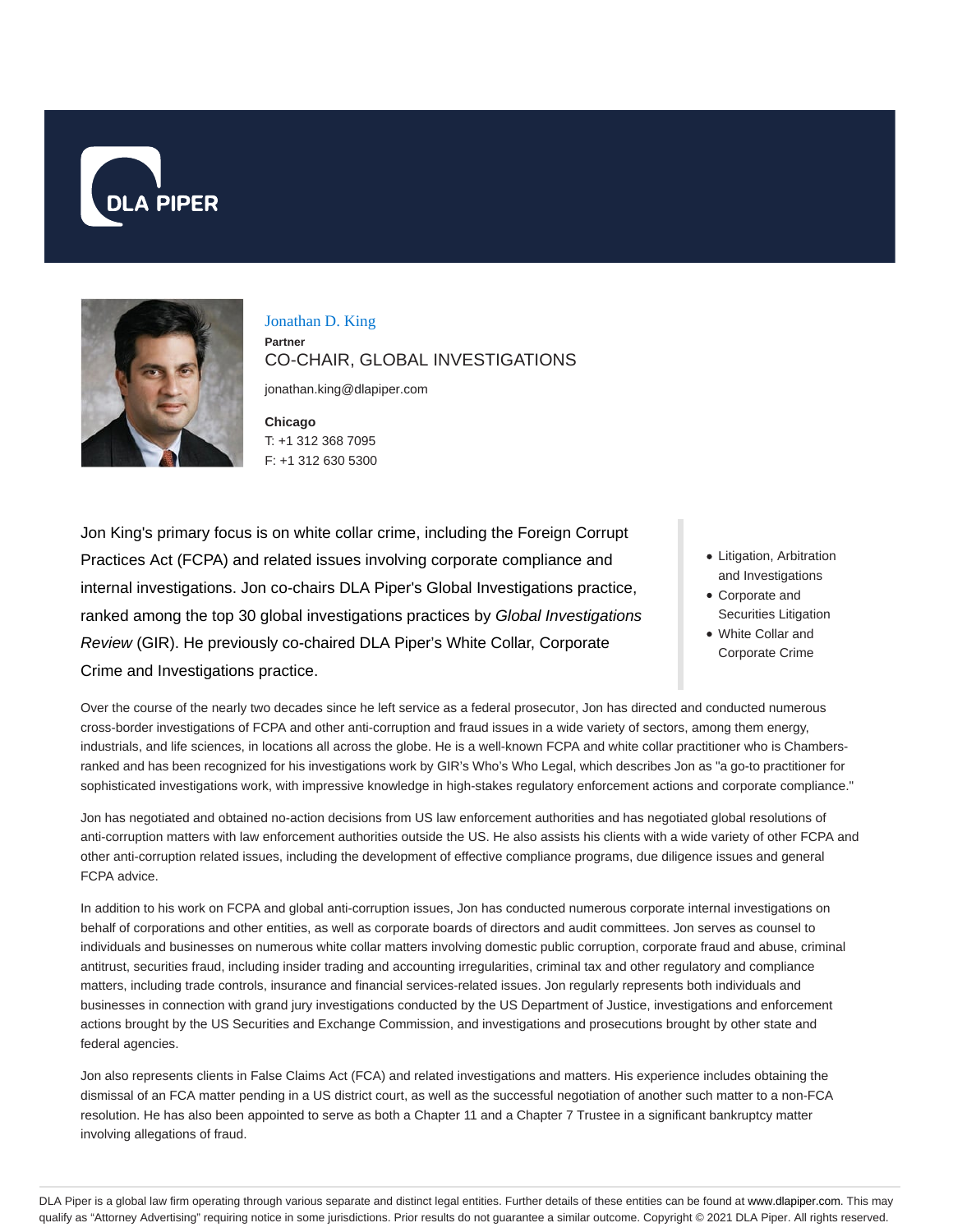Before joining DLA Piper in 2002, Jon served for more than eight years as an Assistant United States Attorney in Chicago, and for more than four years as an Assistant State's Attorney in Cook County, Illinois, where he tried a wide variety of criminal matters on behalf of the government. In 1997, Jon was awarded the Attorney General's Award for Distinguished Service by then Attorney General Janet Reno.

## **EXPERIENCE**

Jon's extensive trial experience includes serving as lead counsel for the government in United States v. Genova, et al., in which three former Calumet City, Illinois public officials, including then-sitting Mayor Jerry Genova, were convicted of racketeering, theft, fraud and other offenses after a four-week trial. Prior to the indictment of Genova and his co-defendants, Jon directed the extensive investigation by the Justice Department and FBI that ultimately led to their convictions.

#### CREDENTIALS

## **Admissions**

• Illinois

# Prior Experience

Prior to joining DLA Piper in 2002, Jon served for more than eight years as an Assistant United States Attorney in Chicago and for nearly four years as an Assistant State's Attorney in the Cook County State's Attorney's Office. Before embarking on his career as a government lawyer, Jon was in private practice.

Before leaving the US Attorney's Office, Jon's most recent work on behalf of the government involved the investigation and prosecution of high-profile public corruption cases. At the time Jon left the Office, he was assigned to the Public Corruption Section, where he was fully devoted to the prosecution of such cases.

Before serving in the Public Corruption Section, Jon was assigned to the Special Prosecutions Section. There, in addition to handling corruption cases, he was also responsible for the investigation and prosecution of complex financial crimes involving fraud and other white-collar offenses. In this capacity, Jon conducted investigations involving frauds and thefts, including Ponzi schemes, commercial kickbacks and tax and bankruptcy frauds. For example, Jon directed an FBI investigation into the conduct of several employees of a major manufacturer of medical devices, who created and carried out a scheme to steal devices from their employer and local hospitals and then to sell these devices, for millions of dollars, in a diversionary market.

## **Recognitions**

- Chambers USA
	- 2021 Band 3, Illinois Litigation: White-Collar Crime & Government Investigations
- The Legal 500 United States

2021 - Recommended, Corporate Investigations and White-Collar Criminal Defense 2018-20 - Recommended, Corporate Investigations and White-Collar Criminal Defense 2017 - Recommended, White-Collar Criminal Defense

Martindale-Hubbell rated Jon AV, its highest rating, a measure of peer recognition for ethical standards and legal ability. He has been named an Illinois Super Lawyer, as the result of research projects conducted jointly by Law & Politics and Chicago magazines.

In June 1997, United States Attorney General Janet Reno awarded him the Attorney General's Award for Distinguished Service.

## **Education**

- J.D., Northwestern University 1989 cum laude
- B.A., The University of Chicago 1986